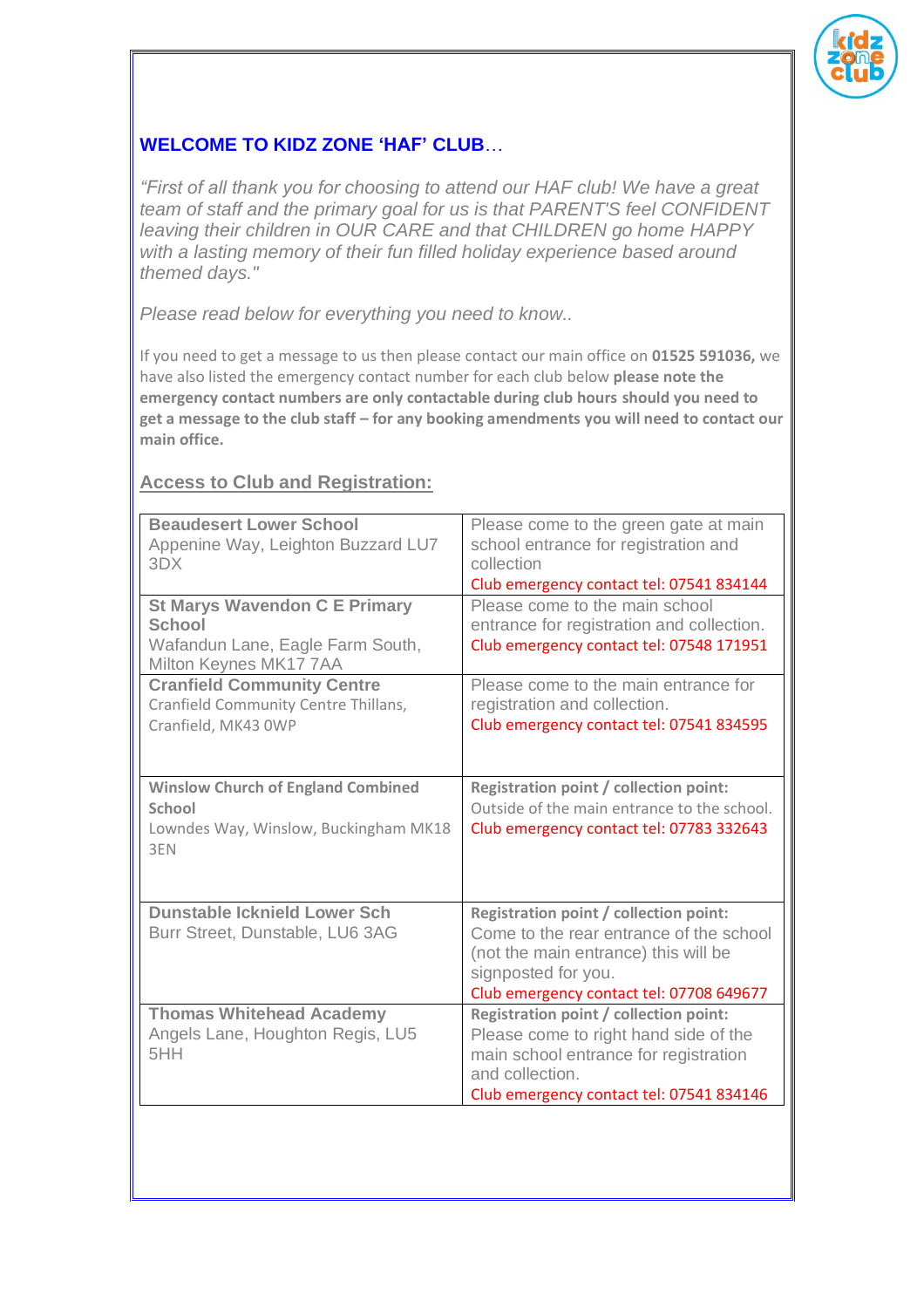

| <b>Clipstone Brook Lower School</b><br>Brooklands Drive, Leighton Buzzard,<br>LU7 3PG                                   | Please come to the green gate to the<br>left of the main school entrance for<br>registration and collection<br>Club emergency contact tel: 07541 833 375                                                |
|-------------------------------------------------------------------------------------------------------------------------|---------------------------------------------------------------------------------------------------------------------------------------------------------------------------------------------------------|
| <b>Thornhill Primary School</b><br><b>Thornhill Primary School</b><br>Grove Road, Houghton Regis,<br>Dunstable, LU5 5PE | Registration point / collection point:<br>Please come to the gate at the right<br>hand side of the main school entrance<br>for registration and collection.<br>Club emergency contact tel: 07783 332647 |
| <b>The Grange School</b><br>Wendover Way, Aylesbury,<br><b>Buckinghamshire HP21 7NH</b>                                 | <b>Registration point / collection point:</b><br>Please follow the signs to the<br>registration point from the main<br>entrance.<br>Club emergency contact tel: 07745 559422                            |

- Registration will take place outside at the locations listed above.
- Registration is open from the session times you have booked please ensure children are not signed in before your booked time.
- Due to social distancing we request that only 1 adult signs in a child.
- Please ensure children have appropriate footwear and clothing for the day.
- If your child has any medical conditions that were not declared upon booking or there has been a change in contact numbers that we need to be aware of, please ensure that you hand written information upon 'signing in' in the morning.
- A member of our staff will then take note of your name, and the name of who is collecting your child that day. You will also be asked to give a 4 digit number on your first day at club – this will be used as a 'collection pin' that the person who collects will be asked at the end of the day.

#### **Departure:**

- Will take place at the same outdoor point as registration.
- Children will be lined up at the collection time for the group that you have booked so please arrive as close to this time as possible.
- We will not allow a child to leave the club unless they have signed out with a parent / guardian that was listed during the registration process in the morning. If there is a change of who is collecting your child please contact the club via the number above and ensure the person collecting knows the 4-digit pin you set.

### **What to bring:**

- Please bring a refillable drinks bottle with **your child's name on** children can refill water bottles during the day.
- Suitable clothing for the weather forecast.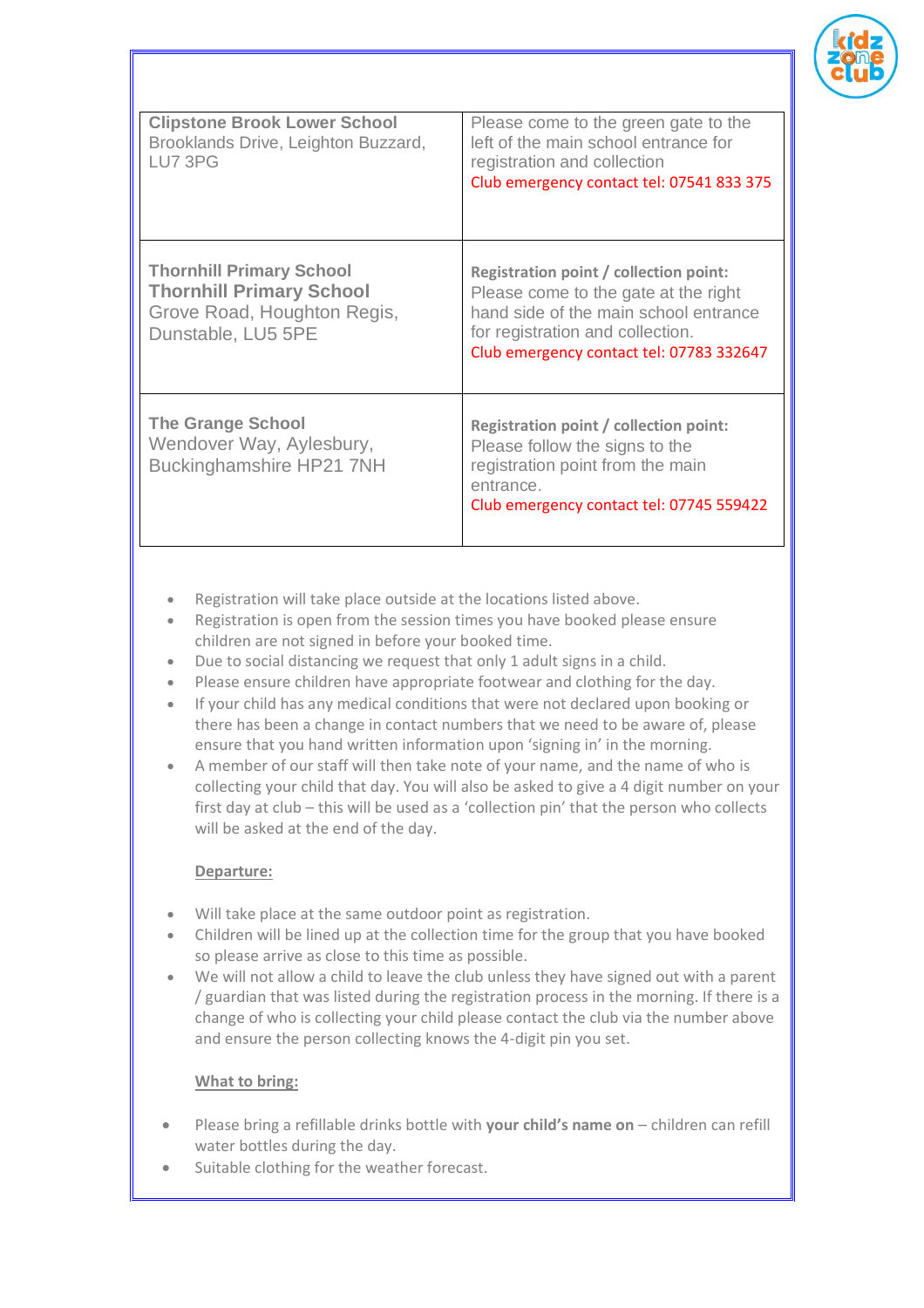

• **Please do not bring any toys, phones, devices or any unnecessary items from home.**

#### **Morning snack:**

A **morning snack isn't provided** so you may wish to send one **(nut free).**

#### **Lunch times:**

Each day children will have a **healthy, hot lunch provided** (there will be a vegetarian option each day as well for those of you that have listed vegetarian or meat specific requirements under your dietary requirements section when booking); if you prefer you can send children with a packed lunch.

**The planned menu is below – please note it may vary due to food supplier shortages caused by the current situation**

Day 1 – Sausages in gravy / Chocolate mousse (Veg option Macaroni cheese)

Day 2 – Cottage Pie / Raspberry desert (Veg option cheese & onion pie)

Day 3 – Chicken Pie / Strawberry trifle (Veg option Cheese & leek bake)

Day 4 – Pasta meatballs / Ice cream (Vegetarian sausage & mash)

#### **End of day presentation:**

Winners of any competitions or events will be announced; as well as the daily 'star award'. Final day of camp each child will receive their certificate and a prize.

#### **Rehydration Station:**

We have plenty of drink breaks throughout the day so please ensure that **each day children have a named drink bottle they can refill.**

#### **Safety Information:**

Staff are first aid trained, and will deal with any injuries sustained **(wearing PPE where necessary)** and an accident report form will be completed and communicated to the parent or guardian upon collection; you will also receive a copy of the injury form by text (for injuries where it is necessary)

#### **Lost Property:**

Our team do our very best to make sure all children have all their belongings before going home each day – any lost property will be bagged and stored at the end of the day, so please let us know if you've lost anything.

#### **Suitable Clothing:**

Please ensure children have

- Suitable clothing you don't mind them playing in
- Warm clothing on cold days including **rain jackets for outdoor play as we like the children to have the choice to go outside whatever the weather!**
- **Trainers**
- Come with a sun hat if hot
- Come wearing sun cream and with sun cream to top up if hot